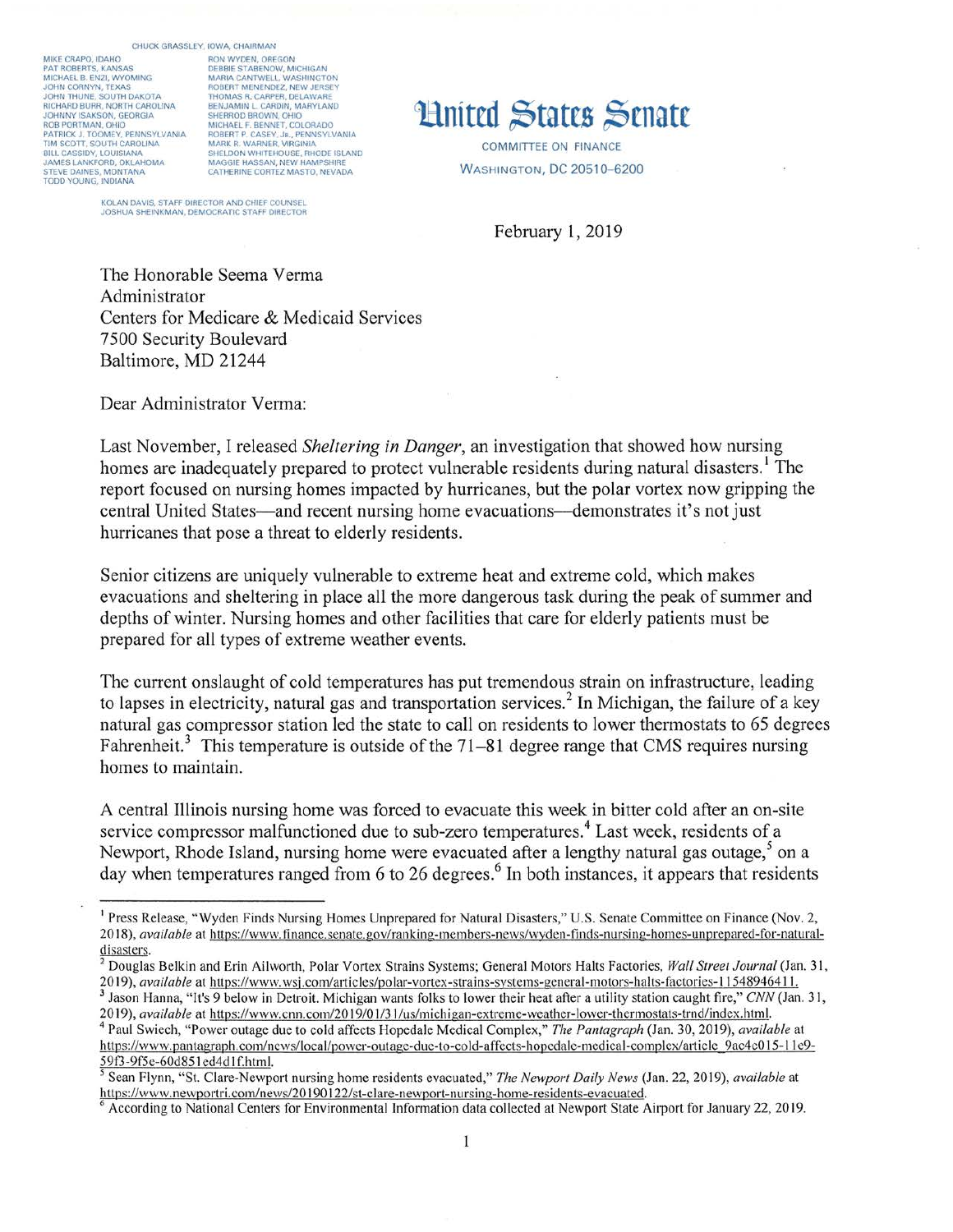escaped unharmed, but as the administrator of the Newport facility observed, "this could have been a nightmare."<sup>7</sup>

Since the report's release, the Centers for Medicare & Medicaid Services (CMS) has proposed rolling back emergency preparedness standards for nursing homes and other facilities by:

- Eliminating requirements for nursing homes and other medical facilities to document  $\bullet$ their collaborative planning efforts with government emergency preparedness officials.<sup>8</sup>
- Reducing the frequency of internal emergency plan reviews that nursing homes and other  $\bullet$ medical facilities must complete from once a year to once every two years.
- Scaling back emergency training requirements for employees at nursing homes and other  $\bullet$ medical facilities from once a year to once every two years.
- Lowering standards for the types of emergency drills that nursing homes and others  $\bullet$ medical facilities must conduct, and the frequency with which such emergency drills must be completed.

On November 20, 2018, I wrote to you raising concerns about the CMS regulatory rollback and have vet to receive a response.<sup>9</sup> CMS also has failed to act on its commitment to my staff to undate its Emergency Preparedness guidance—also known as Appendix Z—to ensure that nursing home residents are kept within the 71-81 range during emergencies. Sheltering in Danger also specifically recommended ensuring that nursing homes must have sufficient capacity to ensure that safe temperatures are maintained during emergencies. These were just two of the 18 recommendations in the report, which is attached. Given the current situation:

- 1. What actions is CMS taking to ensure that nursing homes know that they are required to maintain the required temperatures during emergencies?
- 2. What actions is CMS taking to fulfill its obligation to formally update its guidance on the maintenance of safe temperatures and emergency energy, as discussed more fully in Sheltering in Danger?
- 3. What actions is CMS taking to respond to the other recommendations made in the report?
- 4. Does CMS intend to proceed with the regulatory rollbacks to the emergency planning standards that it announced last year?

Sincerely,

Ron Wyden

**Ranking Member** 

<sup>&</sup>lt;sup>7</sup> Steph Machado, "Evacuation plan was key for nursing home during gas disaster," WPRI (Jan. 24, 2019), available at https://www.wpri.com/news/local-news/east-bay/evacuation-plan-was-key-for-nursing-home-during-gas-disaster/1724668171. Medicare and Medicaid Programs: Regulatory Provisions to Promote Program Efficiency, Transparency, and Burden

Reduction, 83 Fed. Reg. 183 (Sept. 20, 2018), 47725-47728, available at https://www.gpo.gov/fdsys/pkg/FR-2018-09-20/pdf/2018-19599.pdf

Press Release, "Wyden decries proposed weakening of nursing homes safety protections by the Trump Administration," U.S. Senate Committee on Finance (Nov. 20, 2018), available at https://www.finance.senate.gov/ranking-members-news/wydendecries-proposed-weakening-of-nursing-homes-safety-protections-by-trump-administration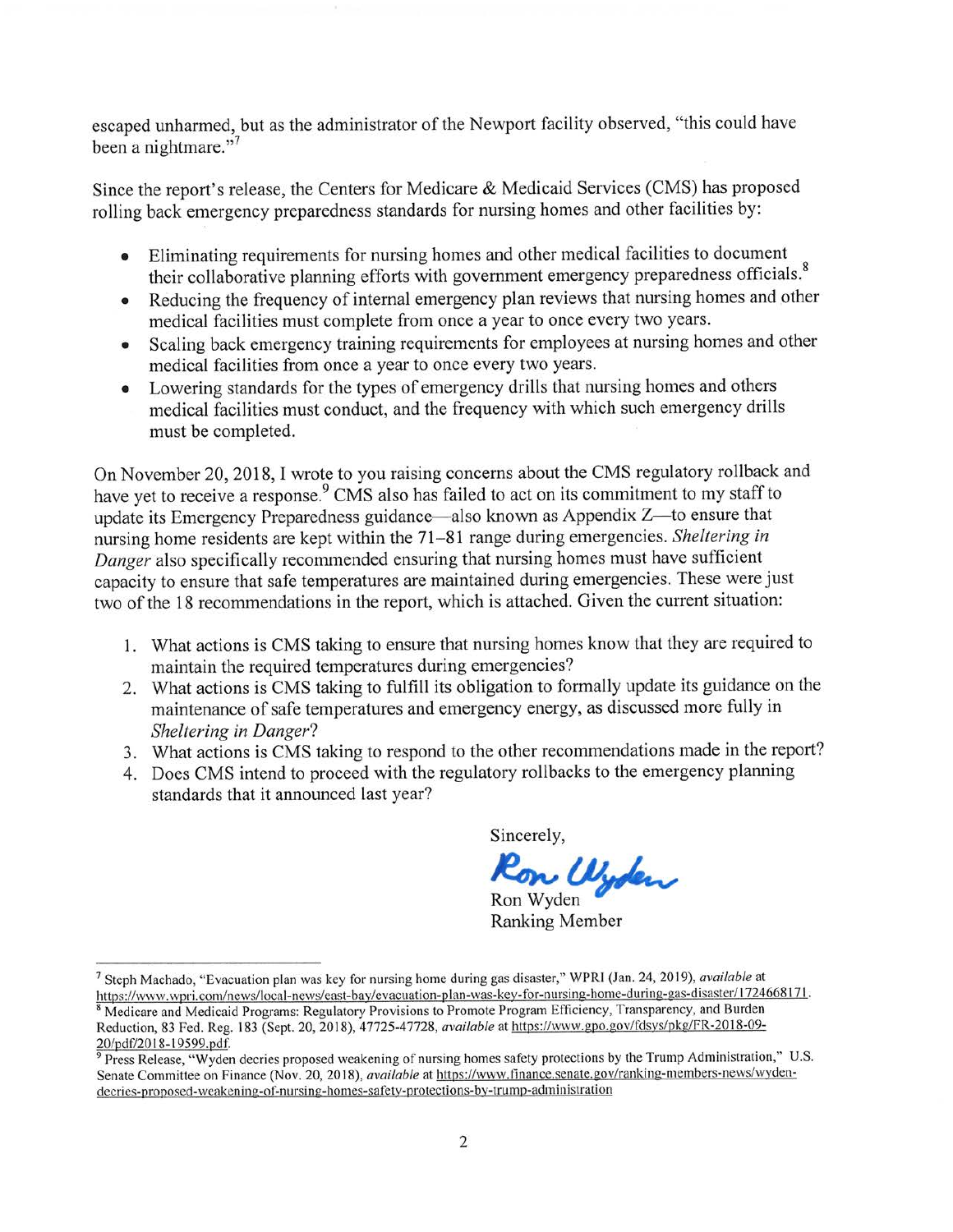# **Part VI: Recommendations**

*Based on the investigation's findings, the Minority staff makes the following recommendations to improve emergency preparedness at LTCs.*

## **A. Temperature Protection of Elderly Populations**

#### **1. Revising the Safe and Comfortable Temperature Standard:**

Given the vulnerability of elderly populations to heat stress, CMS should reevaluate and revise its "safe and comfortable" temperature standard. New standards should reflect healthand evidence-based risks that high temperatures pose for this population. Heat index guidelines should be incorporated into the safe temperature range.

**2. Applicability of the Safe and Comfortable Temperature Standard in Emergencies:**

CMS should reissue its Emergency Preparedness rules or issue guidance, such as an update to Appendix Z, to make clear the safe and comfortable temperature standard strictly applies during emergency situations.

#### **3. Emergency Power Capable of Maintaining Safe Temperatures:**

CMS should adopt additional requirements to specifically require that emergency power capacity be capable of maintaining the safe and comfortable temperature standard.

#### **4. Warnings for Alternative Temperature Controls:**

CMS, state and local officials should issue warning guidance on the use of alternative means of maintaining temperatures (i.e., spot coolers). Such guidance would help head off improper use of these alternatives, like the flawed installation of these units at Hollywood Hills. Such efforts can worsen, rather than improve, emergency conditions.

#### **5. Caring for Senior Citizens in Heat Emergencies:**

Senior citizens are uniquely vulnerable to irreversible health consequences and death related to heat stress. CMS should make this risk visible by instituting requirements and guidance that require facilities caring for senior citizens to specifically prepare for heat emergencies, particularly those located in regions of the country where they are likely to occur. Such requirements should include training of staff in the signs, symptoms, and treatment of heat stress and protocols for monitoring residents' health and exposure, the facility's temperatures, and local heat index measurements.

#### **6. Coordination with Electricity Providers:**

Because of the vulnerability of seniors to heat stress, CMS, state and local officials should coordinate with electricity providers to ensure that higher priority is given to nursing homes when considering requests to restore power during emergencies, especially those in which heat may be an aggravating factor. These planning efforts should include appropriate contingencies for facility evacuations if power cannot be restored in a timely manner.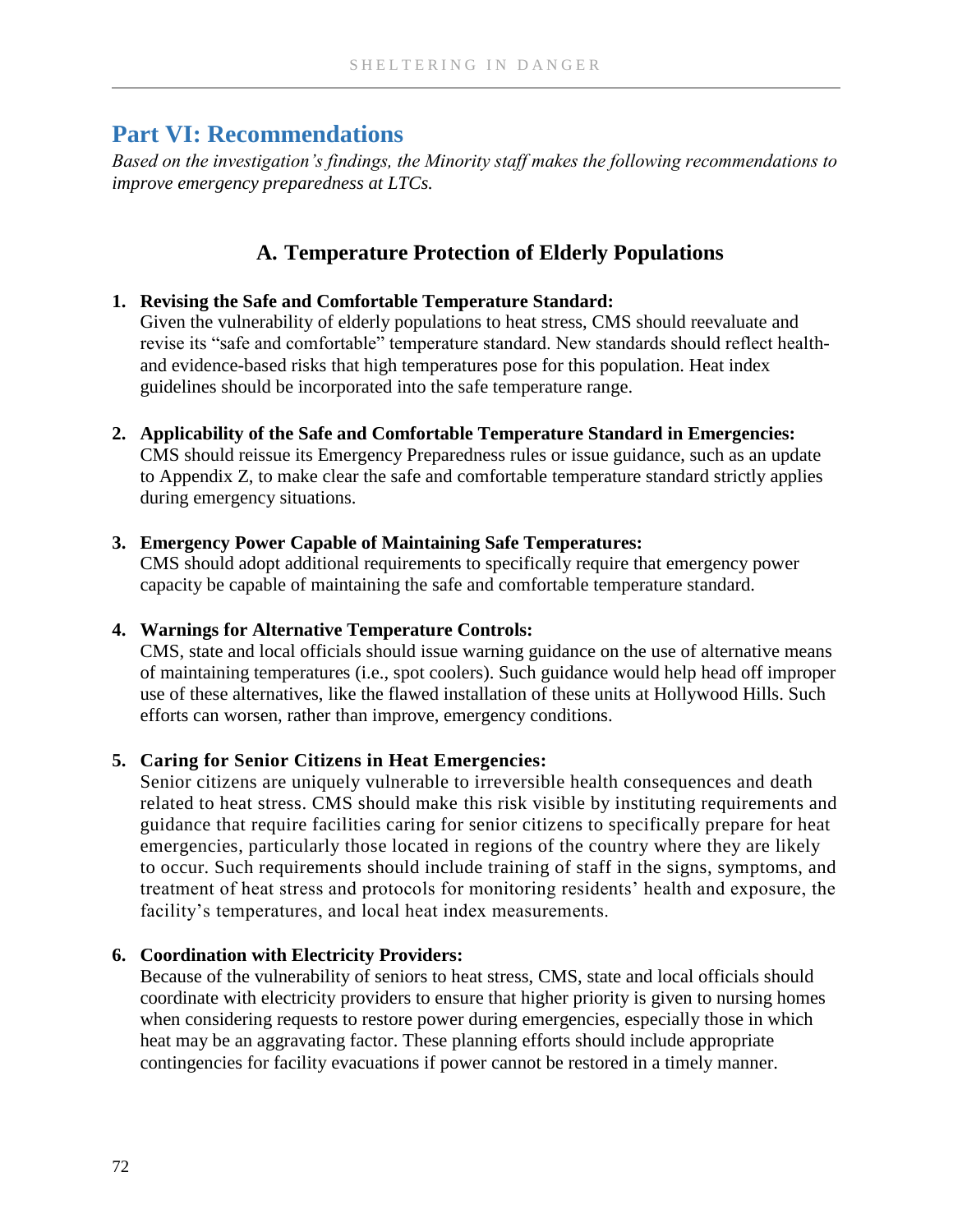# **B. Sheltering-in-Place/Evacuations**

#### **1. Shelter-in-Place/Evacuation Warnings:**

CMS and states should clarify the respective roles and responsibilities of government and long-term care facilities in regard to ordering, and responding to, mandatory shelter-in-place and evacuation orders. State and local governments should consider additional techniques and methods for providing emergency warnings to facilities to aid them in meeting their obligation to protect the health and safety of residents.

#### **2. Shelter-in-Place/Evacuation Guidance and Research:**

The research data examining *post-storm* sheltering-in-place versus evacuation is inadequate to inform decision-making for nursing home administrators. More research is needed—including the establishment of best practices—for making sheltering and evacuation decisions. Facility administrators need more guidance on how to make these decisions including the factors that need to be weighed against one another.

# **C. Emergency Plans**

#### **1. Effective Review and Approval of Emergency Plans:**

CMS, states, and local governments must re-examine their processes for reviewing and approving long-term care facilities' emergency plans to ensure that they are complete, accurate, and protective of residents' health and safety. CMS and states should ensure that emergency plans actually address the specific hazards identified in the facility's hazards assessments. The quality of the underlying hazards assessments also must be verified. CMS and the states should ensure that emergency managers have proper training and qualifications to carry out their roles and responsibilities. If states delegate plan approval authority to local governments, they should provide guidance on plan requirements, facility regulatory history, review procedures, and related documentation.

#### **2. Emergency Plan Content—Community Resources:**

CMS and states should expand emergency plan requirements to require identification of community resources, such as local hospitals, that can supplement the emergency capabilities of long-term care facilities, especially with regard to health and safety services. Plans should be required to include evidence of coordination with those resources. Nursing homes and assisted living facilities are required to have their own preparedness plans and capabilities. However, communities and local emergency management-and-response entities must integrate—or better integrate—nursing homes and assisted living facilities into communitywide emergency planning strategies.

#### **3. Emergency Plan Content—Evacuation/Shelter-in-Place Decision-Making:**

CMS and states should establish clear roles, responsibilities, and qualifications for decision-makers charged in emergency plans with making evacuation and shelter-inplace decisions. Such standards should also require documented protocols for making and reassessing such decisions, and include basic factors that facilities should consider.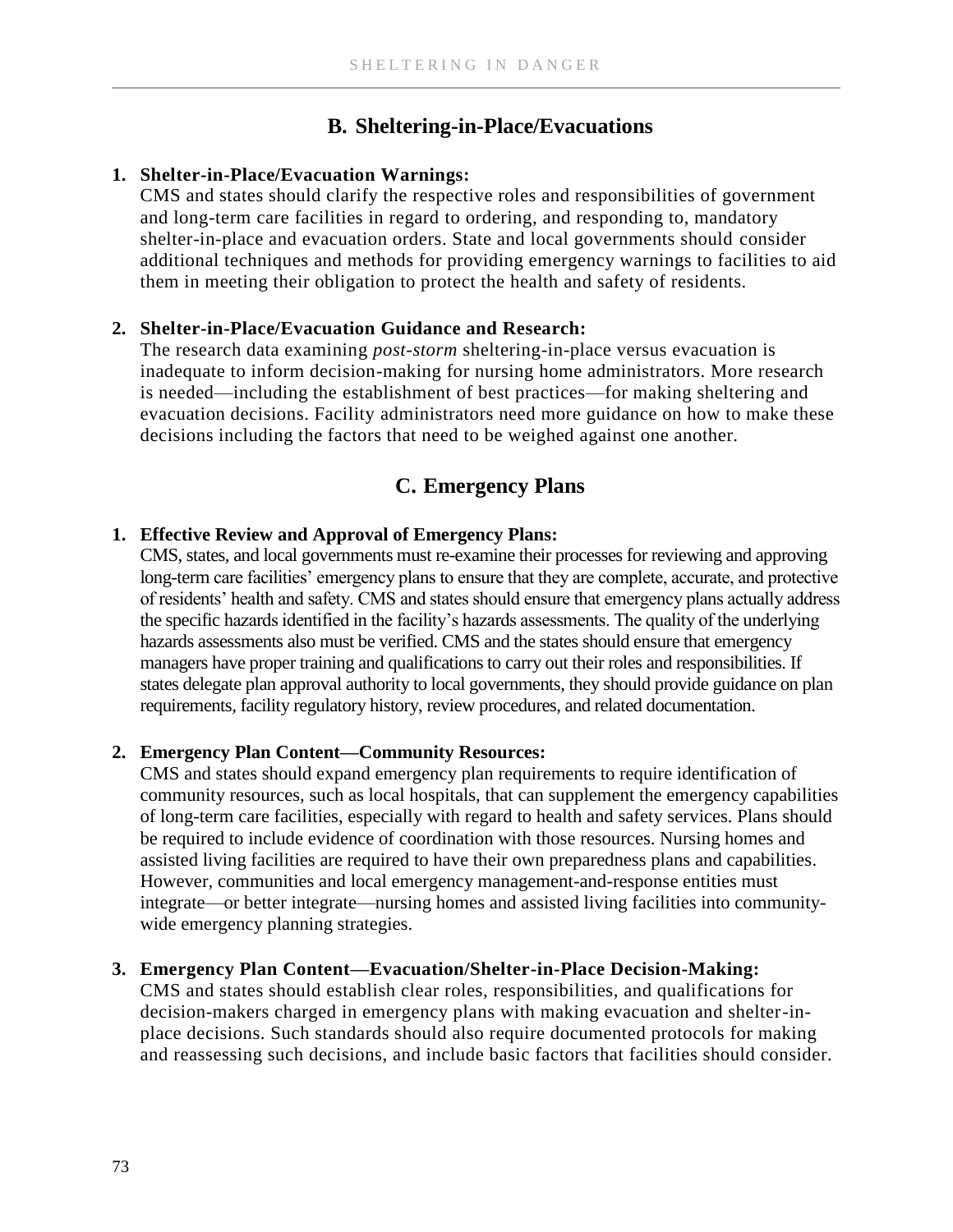#### **4. Emergency Plan Content—Evacuation and Shelter-in-Place Capabilities:**

CMS and states should re-examine their requirements for shelter-in-place preparations and operations to ensure that facilities can, in fact, safely shelter-in-place. Such requirements should ensure that facilities have the appropriate operational procedures to shelter-in-place. For example, facilities that shelter-in-place should be able to increase medical monitoring of residents and monitor post-event conditions such as flooding. Evacuation planning and capacity should similarly address likely evacuation scenarios, including weather warnings, regional emergencies, and secondary, post-event evacuations.

#### **5. Emergency Plan Content—Emergency Transportation Contracts**

Emergency plans must include logistically and legally executable transportation contracts to ensure safe and timely evacuations. Contracts should take into account the facility's likely evacuation scenarios, and be rooted in the definitions and procedures governing natural disaster bulletins. CMS and state licensing agencies must review emergency transportation contracts to ensure they are appropriately tailored to each facility's geography, size and the patient population's medical needs.

#### **6. Integrating Medical Staff into Emergency Planning:**

CMS should modify its emergency preparedness requirements and guidance to ensure that medical directors and health care staff at long-term care facilities are integrated into the emergency planning process and resulting emergency plans. Medical directors and other key medical personnel should have an active role regarding shelter-in-place and evacuation decisions, and any related operations. Medical directors and other key personnel also should be responsible for the development of clinical protocols and policies aimed at monitoring and mitigating the health risks to residents during emergency conditions. Senior medical staff should be present in the facility throughout an emergency until conditions are deemed safe. Emergency training and education should be required for all frontline staff commensurate with their roles in the care of patients and the facilities' emergency plans.

#### **7. Planning for Floods:**

CMS and states should ensure that long-term care facilities in coastal areas at risk of storm surge, and those that are in or near federally designated flood zones, fully address these risks in their hazards assessments and include flood monitoring and secondary evacuation procedures in their emergency plans.

### **D. Communications and Communication Plans**

# **1. Coordinating Communication with State and Local Authorities:**

Facility communication plans must be developed in stricter coordination with local and state emergency planners and agencies. These plans must reflect which entities or emergency officials will be contacted, what form of communication will be used, and in what priority order such communications will be made. Similarly, state and local authorities must provide clear and consistent guidance and procedures to nursing homes and assisted living facilities regarding emergency communications. Such guidance and procedures should be approved and coordinated within the state annually, such as prior to hurricane season. Such guidance should be intended to limit *ad hoc* procedures, redundant communications, and delays or confusion in the emergency response.